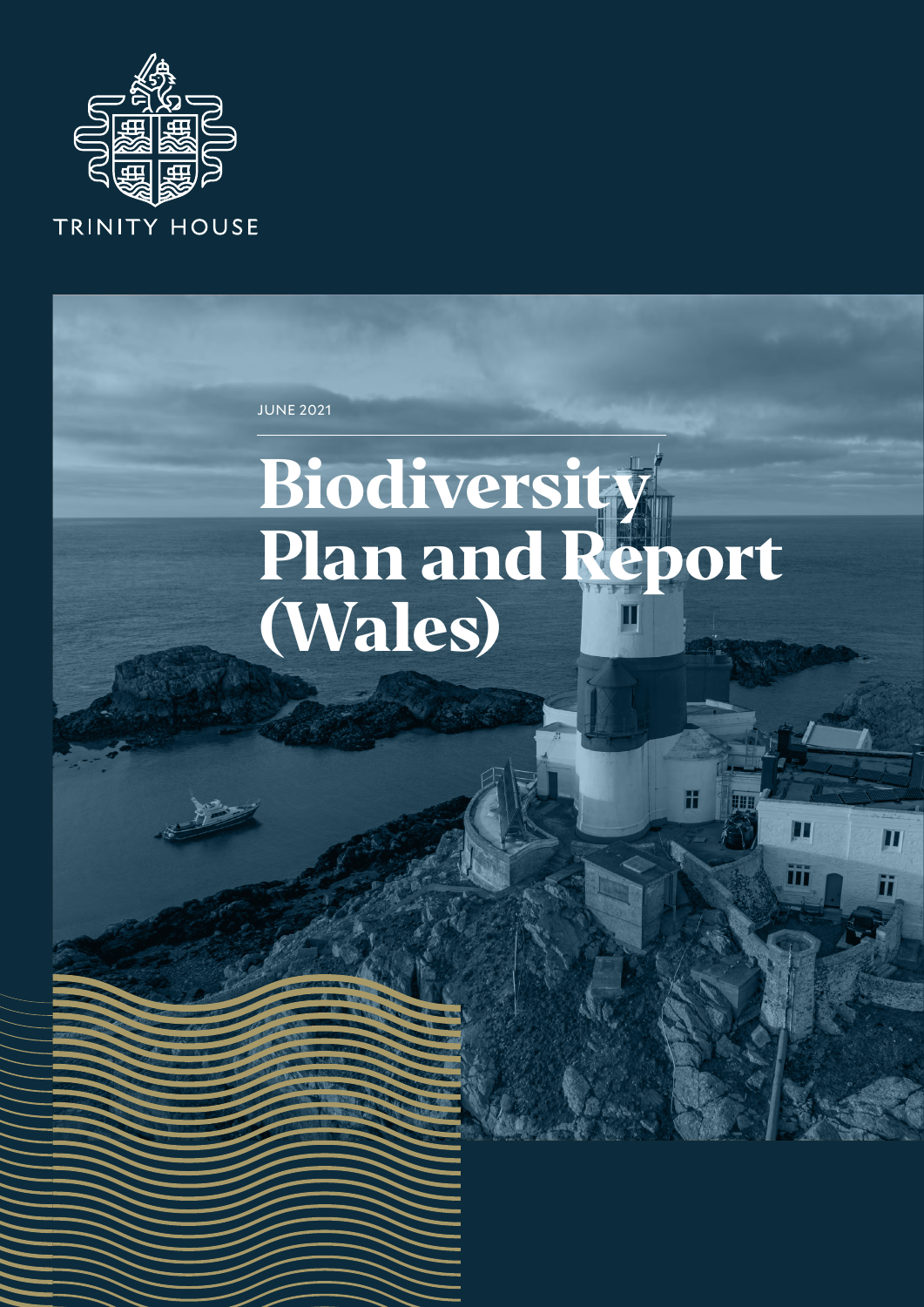## **1 LEGISLATIVE CONTEXT**

#### 1.1

Section 6 of the Environment (Wales) Act 2016 places an obligation on public authorities such as Trinity House to publish a Biodiversity Plan. The plan is to set out "*how it shall maintain and enhance biodiversity in the exercise of functions in relation to Wales, and in so doing promote the resilience of ecosystems, so far as consistent with the proper exercise of those functions*." This document comprises that Plan.

#### 1.2

This plan is required to "take account of the resilience of ecosystems, in particular the following aspects—

- (a) diversity between and within ecosystems;
- (b) the connections between and within ecosystems;
- (c) the scale of ecosystems;
- (d) the condition of ecosystems (including their structure and functioning);

(e) the adaptability of ecosystems.

#### 1.3

The 1992 Convention on Biological Diversity (CBD) carries an internationally accepted definition of biodiversity as being "… *the variability among living organisms from all sources, inter alia, terrestrial, marine and other aquatic ecosystems and ecological complexes of which they are part, this includes diversity within species, between species and of ecosystems*".

#### 1.4

As well as the production of a plan, The Act additionally requires, in 2019 (and before the end of every third year after 2019) Trinity House to publish a report on what it has done to maintain and enhance biodiversity in the exercise of functions in relation to Wales. Accepting that the 2019 date has not been met, this document comprises that report.

## **2 TRINITY HOUSE'S FUNCTIONS IN RELATION TO WALES**

#### 2.1

As the General Lighthouse Authority (GLA) for England, Wales, Gibraltar and the Channel Islands, Trinity House is required and empowered by the Merchant Shipping Act 1995 with regard to the superintendence and management of all (operational) lighthouses, buoys and beacons in Wales. Together, these are known as aids to navigation (AtoN).

#### 2.2

As well as operating its own general AtoN, Trinity House has superintendence responsibility for AtoN operated by Local Lighthouse Authorities (commonly ports).

Additionally, Trinity House has powers of wreck-marking and removal and acts as a consultee and expert witness in third party applications for planning permission, marine licences, development orders and related appeals and inquiries.

#### 2.2

Of the lighthouses that Trinity House operates, 15 of these are in Wales. Some of these lighthouses are surrounded by land owned by Trinity House but the area of land owned by Trinity House in Wales is not extensive.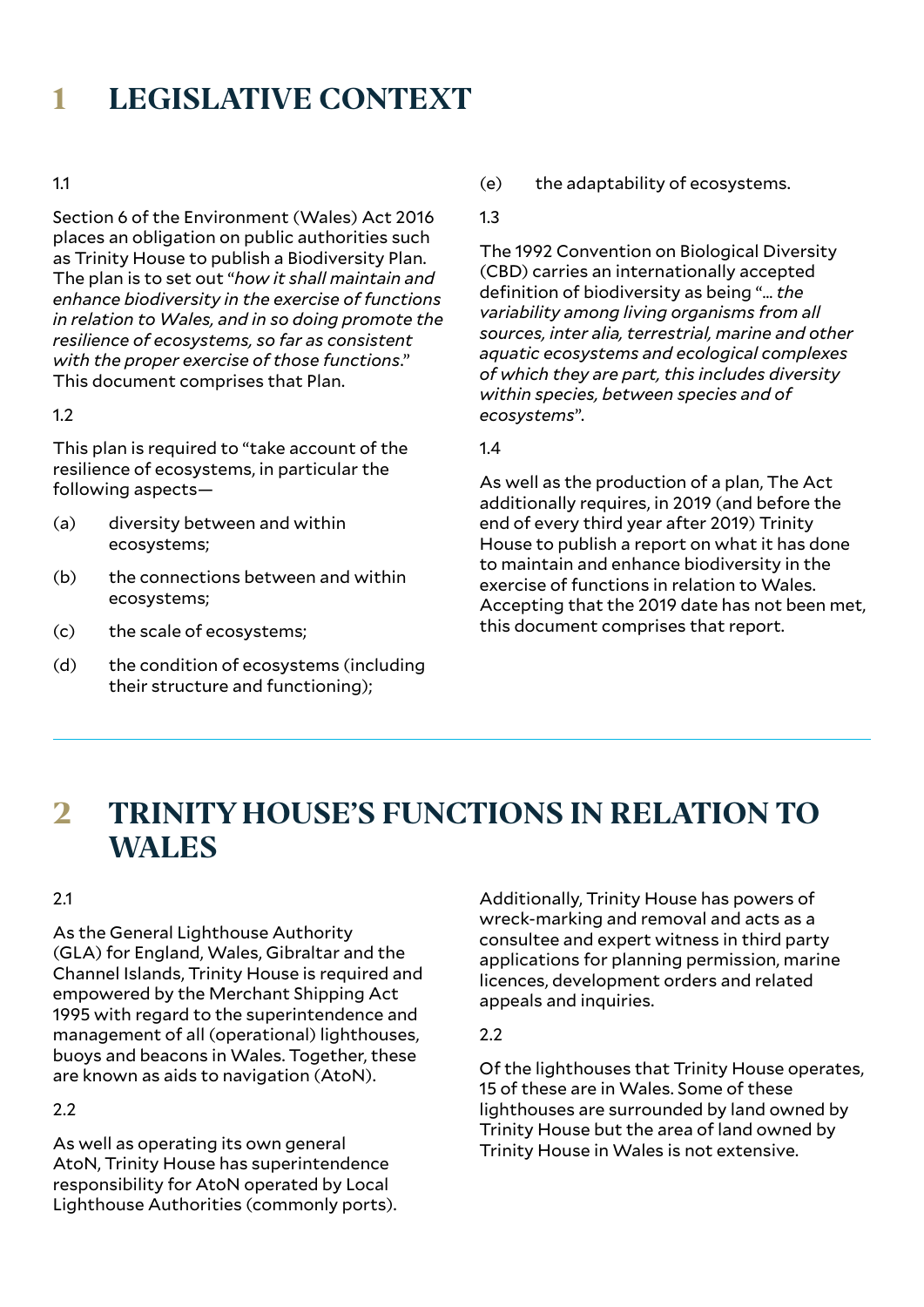## **3 EXTENT TO WHICH PROMOTING RESILIENCE OF ECOSYSTEMS IS CONSISTENT WITH THE PROPER EXERCISE OF TRINITY HOUSE'S FUNCTIONS**

#### 3.1

Trinity House's funding is derived from Light Dues – a ring-fenced tax on shipping. In liaison with Trinity House, The Northern Lighthouse Board and the Commissioner of Irish Lights (the three GLAs covering the British Isles), the UK and Irish Governments set the level of lightdues. Trinity House collects those light dues on behalf of Government where it is paid into the General Lighthouse Fund (GLF).

#### 3.2

In this context, it must be noted that Trinity House carries out its function at no expense to the UK tax payer. The recipient of the aids to navigation service (the mariner) is therefore the same at that which funds the service.

#### 3.3

The rate of Light Dues is set by the UK Government. Light dues are reviewed by the UK Government "*on an annual basis to ensure that the General Lighthouse Authorities are challenged to provide an effective and efficient service that offers value for money to light dues payers.*"

(https://www.gov.uk/government/speeches/ light-dues-for-the-year-2021-to-2022).

#### 3.4

The Lights Advisory Committee acts as an advisor to the Secretary of State on light dues matters. It is convened by the UK Chamber of Shipping, and comprises representatives of payers of light dues. Port operators and cargo interests who are affected by light dues are also represented. The arrangement highlights the unique funding arrangement whereby the payers of light dues are also the recipient of the service that they finance.

#### 3.5

The Government's Framework for General Lighthouse Authorities can be read here:

https://assets.publishing.service.gov.uk/ government/uploads/system/uploads/ attachment\_data/file/622239/generallighthouse-authorities-framework.pdf

To quote paragraph 2.1.4, "*The DfT (on behalf of the Secretary of State for Transport) has a duty to ensure the effective management of the GLF (General Lighthouse Fund) and to enable the adequate provision of AtoN at the least cost and to deliver Value for Money*"

#### 3.6

All of this means that Trinity House is obliged to exercise its functions in a manner that affords best value to the GLF in the provision of its AtoN service. Increasing its costs as a result of activities that are unrelated to its functions and are not a specific legal requirement (such as maintaining or enhancing biodiversity) may therefore be seen to be *ultra vires*.

#### 3.7

However, where there remain opportunities to maintain or enhance biodiversity whilst still complying with the principles outlined above, Trinity House is at liberty to pursue these and is committed to doing so. Having such a specific role Trinity House's potential to materially influence biodiversity in Wales is limited in practice - beyond the positive benefits that exist in Trinity House carrying out its function effectively.

#### 3.8

That benefit to biodiversity however is by no means a small one. By fulfilling its function effectively and efficiently, Trinity House plays a major role in preventing marine accidents. It should go without saying that the environmental consequences of marine accidents (not least to the interests of biodiversity) can be catastrophic to marine life, birds and terrestrial shore flora and fauna.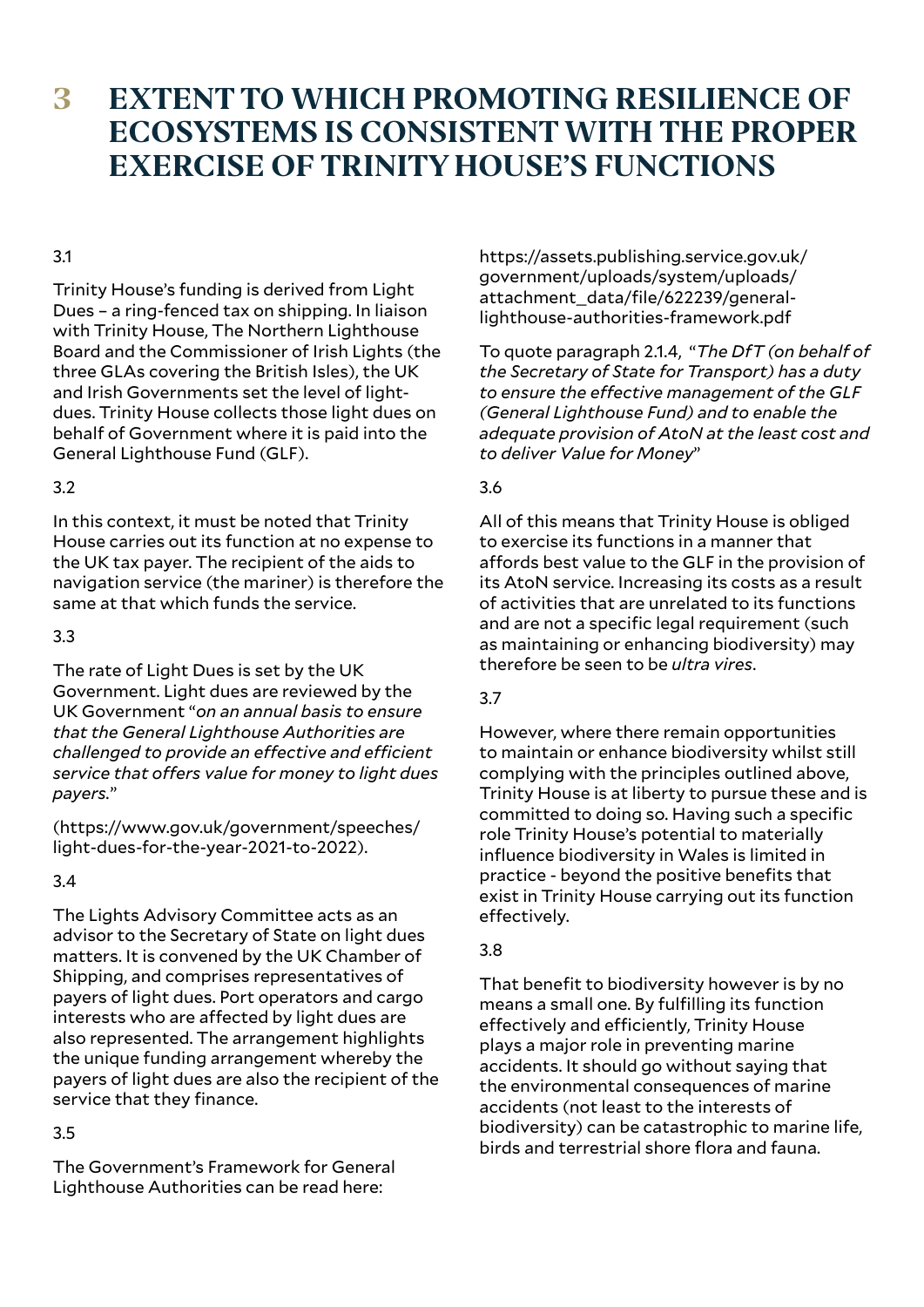## **4 REVIEW OF TRINITY HOUSE'S CURRENT APPROACH TO MAINTAINING AND ENHANCING BIODIVERSITY**

#### 4.1

It is challenging and perhaps fruitless to disentangle an approach to biodiversity from other environmental plans, policies and initiatives that Trinity House is engaged in. Ongoing attempts (for example) to reduce CO<sub>2</sub> emissions, reduce plastic, paper and water use all improve the prospects for pollutionsensitive species and global warming - and so for biodiversity.

#### 4.2

Trinity House works to an Environmental Management System that is certificated as being in conformance with the ISO 14001 standard. This international standard requires organisations to establish an environmental management system, the aim of which is "*to provide organizations with a framework to protect the environment and respond to changing environmental conditions in balance with socio-economic needs. It specifies requirements that enable an organization to achieve the intended outcomes it sets for its environmental management system*".

#### 4.3

Key to compliance with the standard is maintaining an Environmental Policy that provides a framework for setting environmental objectives and includes a commitment to the protection of the environment, and other specific commitment(s) relevant to the context of the organisation (including climate change). At Trinity House, the Environmental Policy (Health & Safety & Environmental Objectives Policy) is reviewed annually and is available for download here;

https://www.trinityhouse.co.uk/about-us/ media-centre/publications

#### 4.4

Trinity House's Environmental Policy informs its Environmental Plan (Aspects & Impacts Register & Corporate Environmental Plan) which is reviewed quarterly. An Environmental Working Group meets quarterly and monitors

the implementation of that plan.

#### 4.5

Whilst the very specific objective of maintaining and enhancing biodiversity is not referenced in any of these elements of the Trinity House Management System, it has long been an integral part of how we work. Specific actions / initiatives that work to maintain and enhance biodiversity that have come out of it (some completed, some ongoing) have included:

Management agreements with NRW and the RSPB to manage the designated SSSI/ SPA site on The Skerries;

In liaison with NRW, to work to an agreed method of mowing and scarifying the wildflower meadow at Nash Point Lighthouse to the benefit of the SSSI there;

Collaboration with partners such as the RSPB on biosecurity plans;

Staff Environmental Training and Roadshows;

- Work with NRW towards an across-Wales SSSI assent covering all routine works at Trinity House terrestrial stations, and allowing Trinity House to plan works to times and methods of least impact on designated features;

Membership of Relevant Authority Groups such as the Association of Severn Estuary Relevant Authorities (ASERA).

#### 4.6

With the majority of Trinity House's lighthouses being positioned in sites of national and international habitat designation, Trinity House has various obligations in carrying out its operations. Under the Wildlife and Countryside Act 1981, Trinity House is a Section 28G Authority and so must have due regard to the interests of SSSIs. Where planned works fall within the list of 'potentially harmful operations', Trinity House must notify NRW and seek their assent.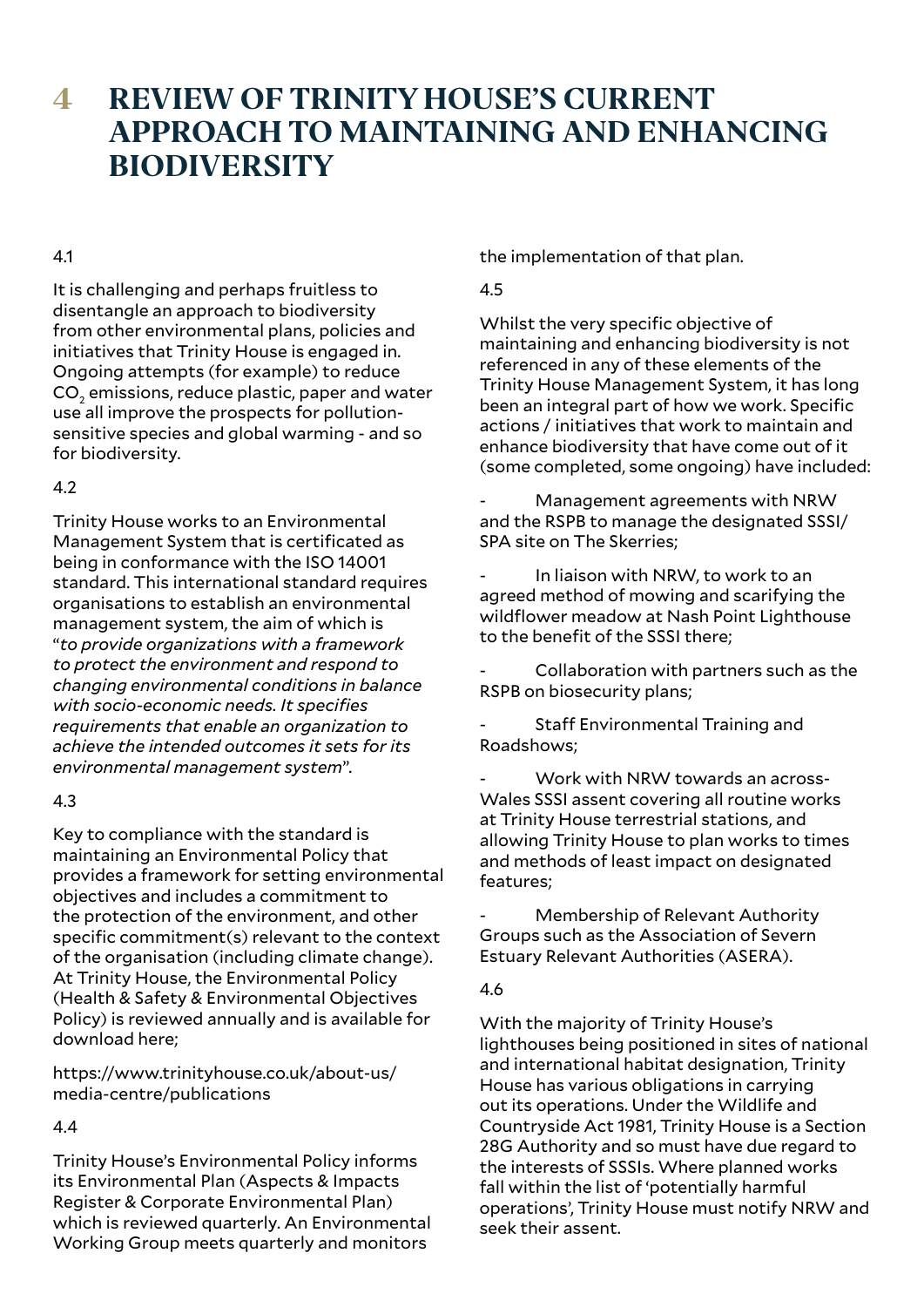#### 4.7

In respect to the Conservation of Habitats and Species Regulations 2017 ("the Habitat Regs"), Trinity House is a Competent Authority and must therefore consider the potential of any plan or project to cause significant harm to designated features of European Sites. Where there is potential, Trinity House must undertake an Appropriate Assessment and consult with NRW.

#### 4.8

The Habitat Regs also apply in the marine environment. Trinity House is a 'Relevant Authority' as well as a Competent Authority. The Habitat Regs require that a "*competent authority must take such steps in the exercise of their functions as they consider appropriate to secure …the preservation, maintenance and reestablishment of a sufficient diversity and area of habitat for wild birds in the United Kingdom,* 

*including by means of the upkeep, management and creation of such habitat, as appropriate, having regard to the requirements of Article 2 of the new Wild Birds Directive (measures to maintain the population of bird species)"*

#### 4.9

The Marine and Coastal Access Act 2009 additionally places responsibilities upon Trinity House in respect to Marine Conservation Areas. Here, Trinity House is required to "*exercise its functions in the manner which the authority considers best furthers the conservation objectives stated for the MCZ*" and "*where it is not possible to exercise its functions in a manner which furthers those objectives, exercise them in the manner which the authority considers least hinders the achievement of those objectives*."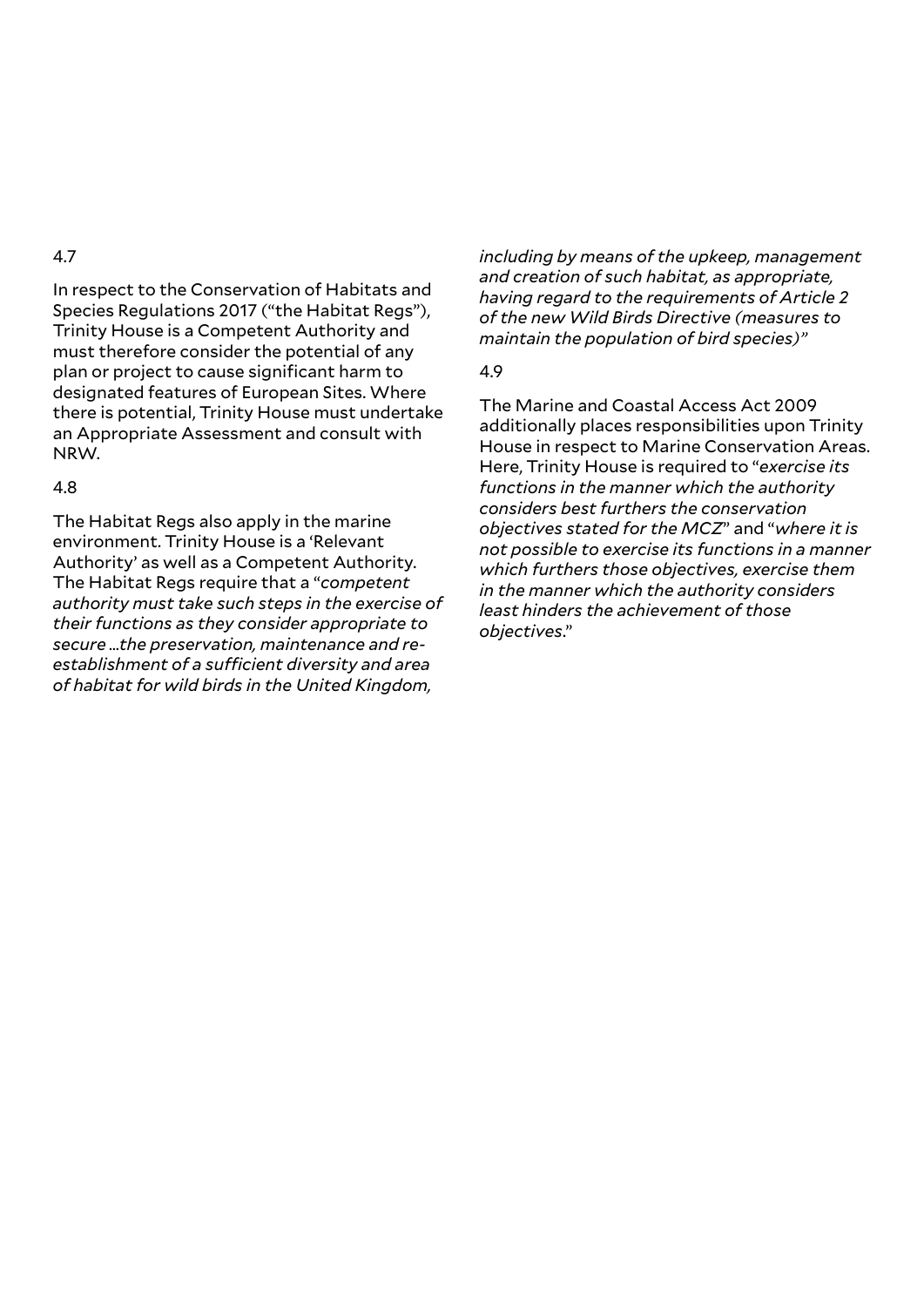## **5 THE ENVIRONMENTAL PLAN AND BIODIVERSITY OBJECTIVES**

Trinity House considers that its Biodiversity Plan Objectives for Wales are incorporated within its Environmental Plan. The objectives within the (draft) 2021-22 Plan are summarised as follows, together with a brief analysis of the applicability of each objective to the goal of maintaining and enhancing biodiversity

#### 5.1

#### **OBJECTIVE 1: Follow UK Government sustainability regulations and support Governmental sustainability ambitions in our operations**

One of the drivers of the Department for Transport's Operational Sustainability Strategy 2021-2025 is the United Nations 2030 Agenda for Sustainable Development which includes 17 UN Sustainable Development Goals.

Sustainable Development Goal 15 is devoted to "protect, restore and promote sustainable use of terrestrial ecosystems, sustainably manage forests, combat desertification, and halt and reverse land degradation and halt biodiversity loss".

5.2

#### **OBJECTIVE 2: To establish a system of reporting in line with Greening Government Commitments including the reporting on greenhouse gas emissions**

Through its Greening Commitment, the UK Government is committed to;

- Reduce its emissions
- Improve its waste management
- Reduce its water use
- Buying 'greener' products and services
- Being open and transparent (with specific reference to biodiversity)

https://www.gov.uk/government/publications/ greening-government-commitments-2016 to-2020/greening-government-commitments-2016-to-2020

Under Objective 2, Trinity House will report as part of the Department for Transport's departmental reporting and will share in DfT's objectives. All of the above commitments contribute positively to maintaining and enhancing biodiversity.

5.3

#### **OBJECTIVE 3: To reduce paper usage**

Reduced paper consumption means reduced impact on forests where the potential impact on biodiversity is fairly clear. Additionally however there are indirect impacts upon biodiversity through associated pollution / emissions emissions resulting from the transport, ink production and supply, refuse/ recycling systems, photocopy & printer machinery and so on. The resulting greenhouse gases are linked to global warming and so sea level rises with a devastating impact upon biodiversity globally – not least in sensitive coral reef systems.

5.4

#### **OBJECTIVE 4: To reduce avoidable plastic waste**

Any reduction in plastics use can help reduce the amount of microplastics in the sea. Microplastics have been shown to be harmful to ecosystems and so biodiversity. Additionally, as with paper, reducing single use plastics may reduce pollution/ emissions, some of the consequences of which have already been described.

5.5

#### **OBJECTIVE 5: To review and look for opportunities to reduce the emissions compositions of our pool vehicles fleet**

Localised pollution from vehicle emissions are harmful to more sensitive species and so to the interests of biodiversity. In a wider range, pollution levels impacts the type of species that thrive – very noticeable for example in the type of lichen that is found in the vicinity of more urban areas. On a global level, the greenhouse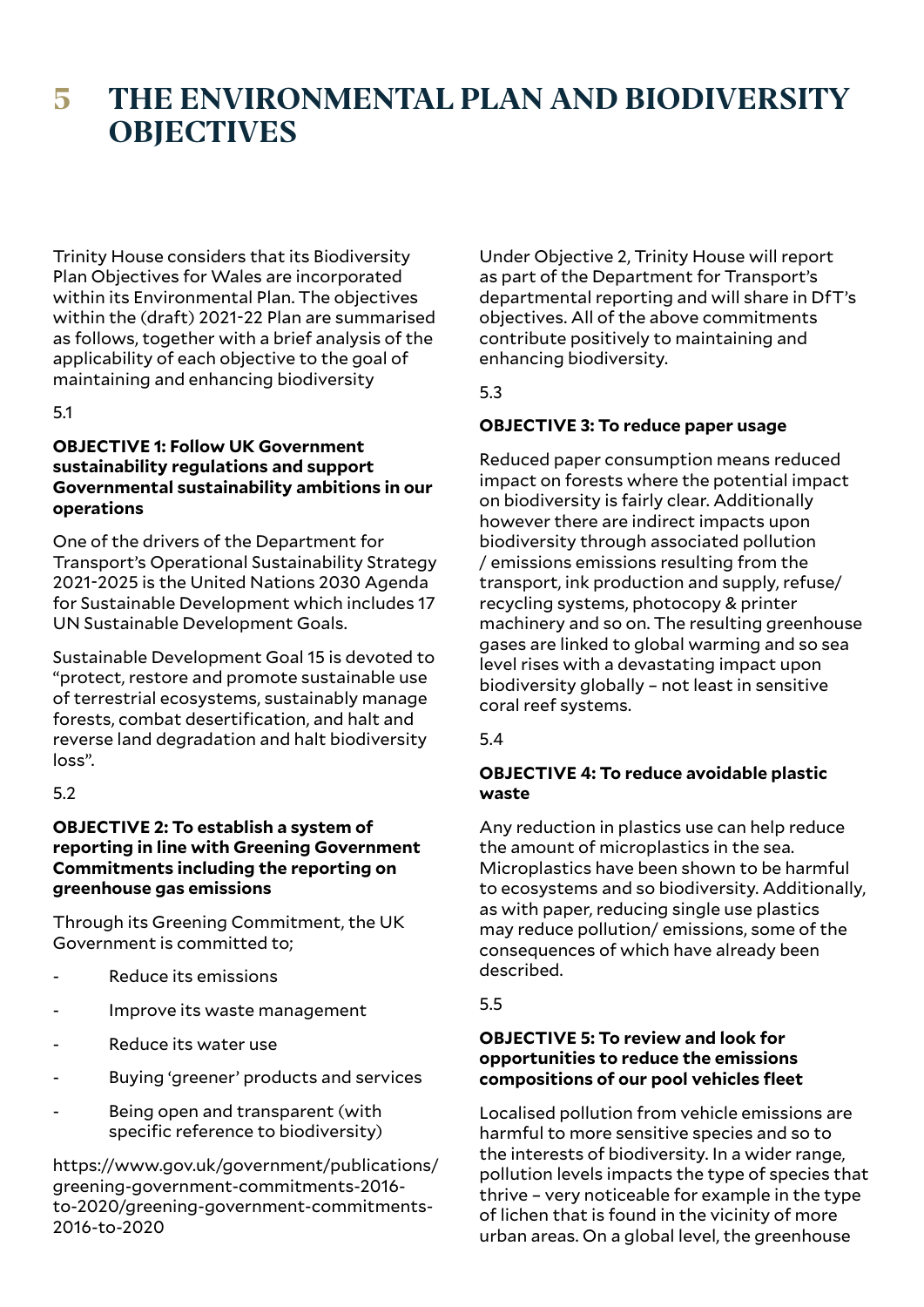gases emitted contribute towards sea level rise – some of the consequence of which for biodiversity have already been described

5.6

#### **OBJECTIVE 6: Where practical and feasible, to seek to remove mercury and to investigate viable alternatives to mercury bearings**

Mercury is used as a bearing for the optical apparatus in some historic lighthouses. It is highly toxic and does not readily degrade. It is harmful to ecosystems and therefore to the interests of biodiversity.

5.7

#### **OBJECTIVE 7: To conduct a feasibility study to look into a shore side power supply for the new vessel and the THV** *Galatea*

Noted that the THV *Alert* already uses shore side power.

Some of the impacts on biodiversity from burning fossil fuel have already been outlined.

5.8

**OBJECTIVE 8: To look for opportunities to reduce the environmental impact of helicopter** 

#### **operations**

Some of the impacts on biodiversity from burning fossil fuel have already been outlined.

5.9

#### **OBJECTIVE 9: To work towards identification of reduction of risk opportunities in all lighthouse refueling and fuel storage operations**

Fuel leaks/accidents can be very damaging – especially to marine ecosystems and biodiversity. This objective will seek to further reduce that risk.

#### 5.10

#### **OBJECTIVE 10: To consider sustainability in all aspects of Improved Ways of Working post pandemic**

Changed ways of working has the potential to reduce travel time, office power consumption, and the consumption of resources such as paper. This in turn may reduce pollution and Greenhouse Gas emissions – some of the potential benefits of which have already been outlined with respect to biodiversity.

## **6 REVIEW**

6.1

Plans are to be reviewed by the end of every third year after 2019. This means that the next review will be due in 2022. As the current

Environmental Plan runs until the end of March 2022, the objectives outlined in section 5 will be reviewed at that time.